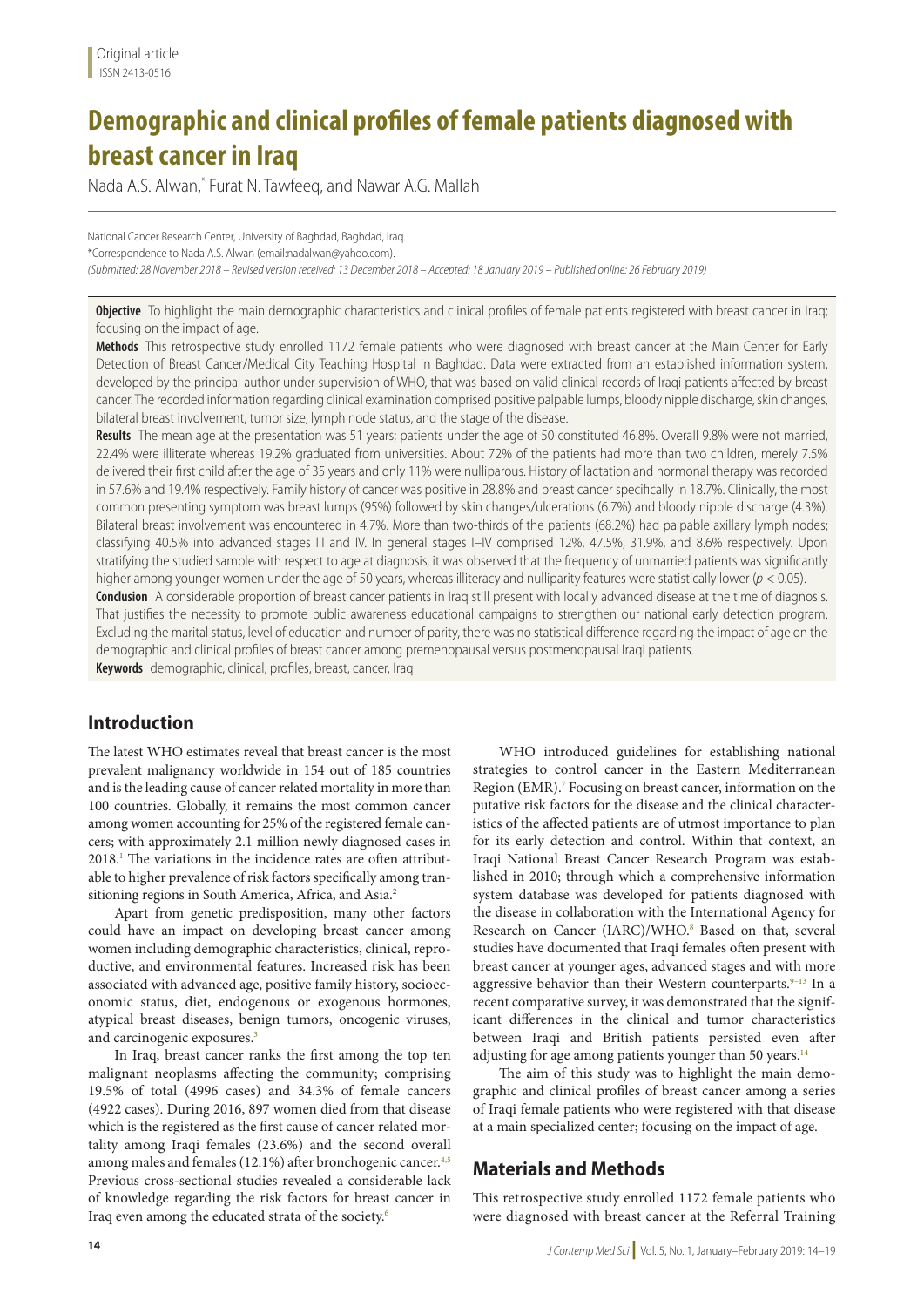Table 1. **Demographic characteristics and clinical history of the** 

Center for Early Detection of Breast Tumors, Medical City Teaching Hospital in Baghdad over a 4-year period from 2014 to 2017. All related data was introduced through an established information system database, developed by the principal author under supervision of IARC, at the National Cancer Research Center of Baghdad University. That was part of a designed ongoing National Breast Cancer Research Project to document the demographic, clinical and pathological characteristics of Iraqi breast cancer patients.12 The analyzed data was based on the information recorded in the file sheet questionnaires and clinical records of the referred patients.

The ethical approval was initially obtained by the Ethical Research Committee of the National Cancer Research Center according to the ethical standards laid down by the Declaration of Helsinki. The study protocol is within the framework of a Regional Comparative Breast Cancer Research Project, approved by the IARC Ethics Committee, WHO in 2016.

The studied demographic and clinical data included age, marital status, educational background, number of parity, age at first child birth, history of lactation, hormonal therapy, and family history of breast cancer or any other malignancy. Only complete valid followed up cases comprising all requested data were included in the clinical presentation part of the study. The recorded variables were positive palpable lumps, bloody nipple discharge, skin changes or ulcerations, bilateral breast involvement, tumor size, lymph node involvement, and the stage of the disease. The clinical stage of breast cancer was defined according to UICC TNM Classification System<sup>15</sup> and the American Joint Committee on Cancer Staging.<sup>16</sup>

#### *Statistical Analysis*

Data entry was performed using the statistical program (SPSS), version No. 23. The findings were statistically analyzed and the digital frequencies and percentages were calculated accordingly. Results were considered statistically significant when *p-*value was ≤0.05.

#### **Results**

Table 1 illustrates the demographic characteristics and clinical history of 1172 female breast cancer patients. The peak frequency occurred among the age groups (35–49) years and (60–64) years. Only 4.4% and 11% were diagnosed before the age of 35 and after 64 years respectively. About 10% were single, 22.4% were illiterate, 10.8% were nulliparous whereas >71% had more than two children. Only 7.5% had their first child birth after the age of 35 years. History of lactation was recorded in 57.6%, hormonal intake in 19.4%, and cancer in 28.8%. On the other hand, family history of breast cancer specifically was displayed in 18.7%.

Clinically, 95% presented with palpable lumps, 4.3% complained of bloody nipple discharge while 6.7% had overlying skin changes and ulcerations. Bilateral malignant involvement of the breast was noted in 4.7%. Approximately 59% had a tumor size measuring 2–5 cm (T2), more than 68% had lymph node involvement at the time of initial presentation; thus classifying 40.5% of patients into stages III and IV (Table 2).

In Tables 3 and 4, the patients were stratified according to age into those <50 years versus those aged ≥50 years. A statistical

| examined Iraqi patients diagnosed with breast cancer |                 |
|------------------------------------------------------|-----------------|
| <b>Variable</b>                                      | <b>Patients</b> |
| Age range (years)*                                   | $18 - 90$       |
| Mean (SD)                                            | 51 (10.68)      |
| Age category                                         | N(% )           |
| $20 - 34$                                            | 52 (4.4)        |
| $35 - 49$                                            | 497 (42.4)      |
| $50 - 64$                                            | 494 (42.2)      |
| $\geq 65$                                            | 129 (11.0)      |
| Marital status*                                      |                 |
| Single                                               | 115 (9.8)       |
| Married                                              | 1032 (88)       |
| Divorced                                             | 12(1.0)         |
| Widow                                                | 13(1.1)         |
| Educational status <sup>*</sup>                      |                 |
| Illiterate                                           | 262 (22.4)      |
| Primary school                                       | 355 (30.3)      |
| Secondary school                                     | 271 (23.1)      |
| University and over                                  | 225 (19.2)      |
| Unknown                                              | 59 (5.0)        |
| Parity**                                             |                 |
| Nulliparous                                          | 115 (10.8)      |
| $1 - 2$                                              | 180 (17.0)      |
| $3 - 5$                                              | 496 (47.0)      |
| $\geq 6$                                             | 266 (25.1)      |
| Age at first child***                                |                 |
| <20                                                  | 257(27.3)       |
| $20 - 29$                                            | 466 (49.5)      |
| $30 - 35$                                            | 124 (13.1)      |
| >35                                                  | 71(7.5)         |
| Unknown                                              | 24(2.5)         |
| Lactation***                                         |                 |
| Yes                                                  | 543 (57.6)      |
| No                                                   | 399 (42.4)      |
| Hormonal therapy*                                    |                 |
| Yes                                                  | 227 (19.4)      |
| No                                                   | 945 (80.6)      |
| Family history (any cancer)*                         |                 |
| Yes                                                  | 337 (28.8)      |
| <b>No</b>                                            | 835 (71.2)      |
| Family history (breast cancer)*                      |                 |
| Yes                                                  | 219 (18.7)      |
| No                                                   | 953 (81.3)      |
|                                                      |                 |

\* Number of patients = 1172.

\*\*Number of patients = 1057 (Unmarried are excluded).

\*\*\*Number of patients = 942 (Unmarried and Nulliparous are excluded).

difference was noted regarding marital status, level of education, and parity. The frequency of unmarried patients was significantly higher among younger women under the age of 50 years, whereas illiteracy and nulliparity features were statistically lower ( $p < 0.05$ ).

On the other hand, no statistical difference was observed with respect to the clinical presentation of the examined patients including palpable lumps, bloody nipple discharge, skin changes, tumor size, lymph node status and the stage of the disease (Table 4).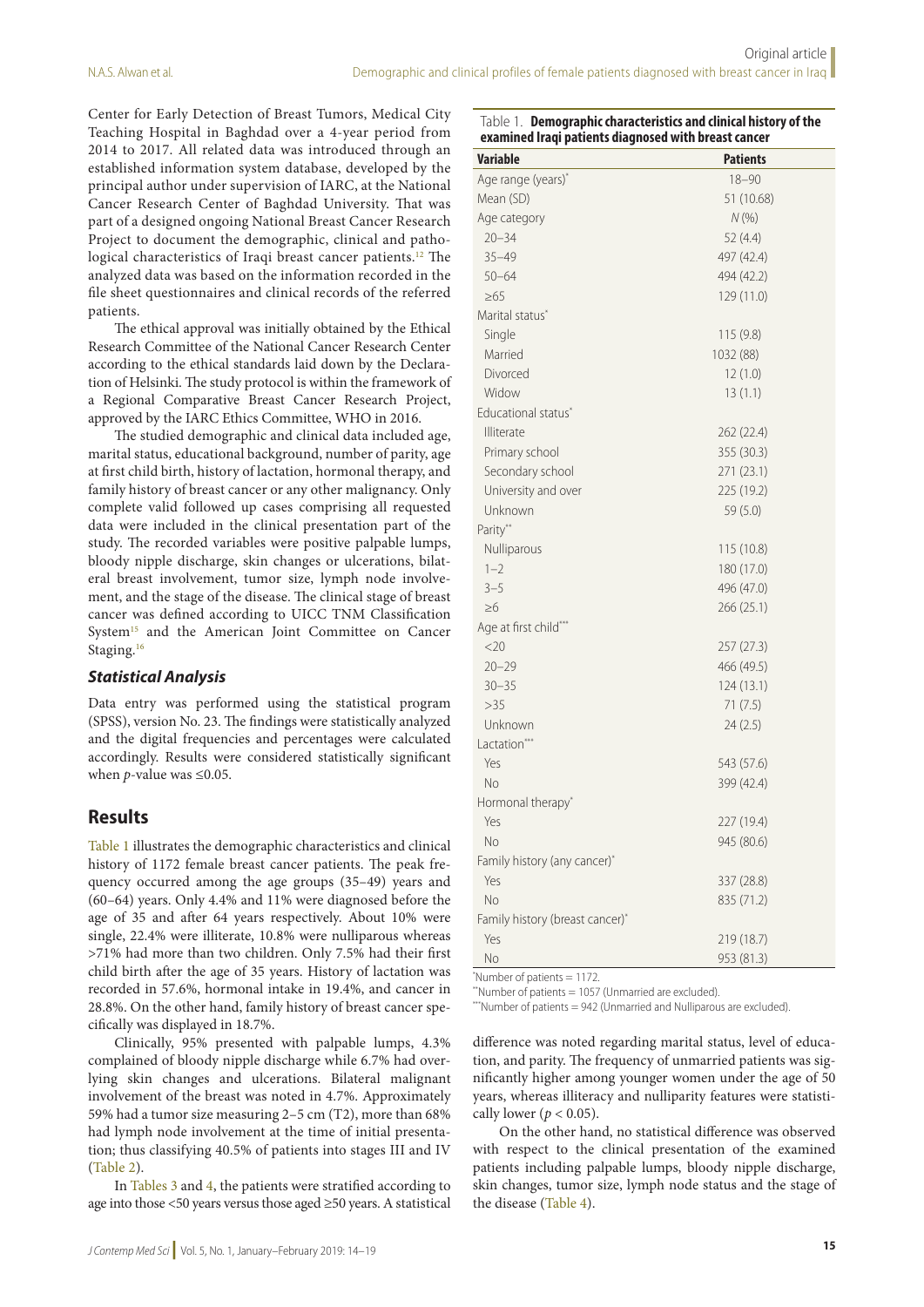| patients<br><b>Variable</b><br><b>Patients</b><br>$N(\%)$<br>Palpable lump <sup>*</sup><br>Yes<br>543 (95)<br><b>No</b><br>28(5)<br>Bloody nipple discharge*<br>Yes<br>25(4.3) | Table 2. Clinical presentation of the examined breast cancer |            |  |
|--------------------------------------------------------------------------------------------------------------------------------------------------------------------------------|--------------------------------------------------------------|------------|--|
|                                                                                                                                                                                |                                                              |            |  |
|                                                                                                                                                                                |                                                              |            |  |
|                                                                                                                                                                                |                                                              |            |  |
|                                                                                                                                                                                |                                                              |            |  |
|                                                                                                                                                                                |                                                              |            |  |
|                                                                                                                                                                                |                                                              |            |  |
|                                                                                                                                                                                |                                                              |            |  |
|                                                                                                                                                                                | <b>No</b>                                                    | 546 (95.7) |  |
| Ulceration/skin changes*                                                                                                                                                       |                                                              |            |  |
| Yes<br>38(6.7)                                                                                                                                                                 |                                                              |            |  |
| <b>No</b><br>533 (93.3)                                                                                                                                                        |                                                              |            |  |
| Bilaterality*                                                                                                                                                                  |                                                              |            |  |
| Yes<br>27(4.7)                                                                                                                                                                 |                                                              |            |  |
| <b>No</b><br>544 (95.3)                                                                                                                                                        |                                                              |            |  |
| Tumor size**                                                                                                                                                                   |                                                              |            |  |
| $\mathsf{Ts}$<br>15(2.5)                                                                                                                                                       |                                                              |            |  |
| T1<br>105 (17.7)                                                                                                                                                               |                                                              |            |  |
| T <sub>2</sub><br>351 (59.3)                                                                                                                                                   |                                                              |            |  |
| T <sub>3</sub><br>94 (15.9)                                                                                                                                                    |                                                              |            |  |
| T4<br>27(4.6)                                                                                                                                                                  |                                                              |            |  |
| 43<br>Unknown                                                                                                                                                                  |                                                              |            |  |
| Nodal status**                                                                                                                                                                 |                                                              |            |  |
| N <sub>0</sub><br>184 (31.7)                                                                                                                                                   |                                                              |            |  |
| N1<br>185 (31.8)                                                                                                                                                               |                                                              |            |  |
| N <sub>2</sub><br>126 (21.7)                                                                                                                                                   |                                                              |            |  |
| N <sub>3</sub><br>86 (14.8)                                                                                                                                                    |                                                              |            |  |
| Unknown<br>54                                                                                                                                                                  |                                                              |            |  |
| Stage**                                                                                                                                                                        |                                                              |            |  |
| $\overline{\phantom{a}}$<br>63 (12)                                                                                                                                            |                                                              |            |  |
| $\ $<br>250 (47.5)                                                                                                                                                             |                                                              |            |  |
| $\mathbb{H}$<br>168 (31.9)                                                                                                                                                     |                                                              |            |  |
| IV<br>45 (8.6)                                                                                                                                                                 |                                                              |            |  |
| 109<br>Unknown                                                                                                                                                                 |                                                              |            |  |

\* Number of patients = 571.

\*\*Number of patients  $= 635$ .

#### **Discussion**

The "Westernization" of the developing world has been claimed to be the main cause of the global rise in the prevalence of breast cancer.<sup>17</sup> The increasing incidence of that disease among developing countries could be related to the higher predisposition to risk factors including early menarche, late menopause, nulliparity, late age at delivering the first child, exogenous hormone intake, postmenopausal obesity, and alcohol.<sup>1,2,18,19</sup> The demographic and socioeconomic transitions witnessed by most countries in the EMR have increased the burden of cancer.<sup>20</sup> It is believed that the difference in the impact of sociodemographic characteristics among the Arab countries could reflect economic variations in the implementation of the relevant health policies for cancer control.21 In general, the priority cancers in the region could be controlled provisionally though preventive and screening strategies; thus recommending effective interventions to tackle lifestyle risk factors.7,22 In general, regarding breast cancer it has been well documented that screening practices are suboptimum in the Arab world.<sup>23</sup>

|                  | Table 3. Demographic characteristics and clinical history of the |
|------------------|------------------------------------------------------------------|
|                  | study population verified according to age (<50 years versus     |
| $\geq$ 50 years) |                                                                  |

| <b>Variable</b>                 | Age $<$ 50 | Age $\geq 50$ | Chi-square      |
|---------------------------------|------------|---------------|-----------------|
|                                 | N(% )      | N(% )         | P-value         |
| Marital status <sup>*</sup>     |            |               | 0.048           |
| Single                          | 67(58.2)   | 48 (41.7)     |                 |
| Married                         | 473 (45.8) | 559 (54.2)    | Significant     |
| Divorced                        | 5(41.6)    | 7(58.4)       |                 |
| Widow                           | 4(30.8)    | 9(69.2)       |                 |
| Educational status*             |            |               | < 0.00001       |
| Illiterate                      | 93 (35.5)  | 169 (64.5)    |                 |
| Primary school                  | 197 (55.5) | 158 (44.5)    |                 |
| Secondary school                | 140 (51.7) | 131 (48.3)    | Significant     |
| University and over             | 101 (44.9) | 124 (55.1)    |                 |
| Unknown                         | 18 (30.5)  | 41 (69.5)     |                 |
| Parity**                        |            |               | < 0.00001       |
| Nulliparous                     | 48 (41.7)  | 67 (58.3)     |                 |
| $1 - 2$                         | 102 (56.7) | 78 (43.3)     | Significant     |
| $3 - 5$                         | 251 (50.6) | 245 (49.4)    |                 |
| $\geq 6$                        | 80 (30.1)  | 186 (69.9)    |                 |
| Age at first child***           |            |               |                 |
| <20                             | 107 (41.6) | 150 (58.4)    | 0.138           |
| $20 - 29$                       | 217 (46.6) | 249 (53.4)    |                 |
| $30 - 35$                       | 67(54)     | 57 (46)       | Not significant |
| $>35$                           | 35 (49.3)  | 36 (50.7)     |                 |
| Unknown                         | 10(41.7)   | 14 (58.3)     |                 |
| Lactation***                    |            |               |                 |
| Yes                             | 252 (46.4) | 291 (53.6)    | 0.809           |
| <b>No</b>                       | 182 (45.6) | 217 (54.4)    | Not significant |
| Hormonal therapy*               |            |               |                 |
| Yes                             | 101 (44.5) | 126 (55.5)    | 0.429           |
| <b>No</b>                       | 448 (47.4) | 497 (52.6)    | Not significant |
| Family history (any cancer)*    |            |               |                 |
| Yes                             | 166 (49.3) | 171 (50.7)    | 0.293           |
| No                              | 383 (45.9) | 452 (54.1)    | Not significant |
| Family history (breast cancer)* |            |               |                 |
| Yes                             | 112(51.1)  | 107 (48.9)    | 0.157           |
| No                              | 437 (45.9) | 516 (54.1)    | Not significant |

\* Number of patients = 1172.

\*\*Number of patients = 1057 (Unmarried are excluded).

\*\*\*Number of patients = 942 (Unmarried and Nulliparous are excluded).

The mean age at diagnosis in this study was 51 years; 4.4% were younger than 35 years and 11% were over 64 years. Earlier research studies conducted on Iraqi women diagnosed with breast cancer have highlighted the relatively young age at presentation of the affected patients.<sup>8–12,14,24</sup> Similar observations were reported by other researchers from the region who proposed that the differences in the age at presentation of breast cancer between Arab and Western populations might be attributable to socioeconomic, demographic, and population factors.19,22,25 Upon monitoring health for sustainable development goals, WHO statistics confirmed that countries within the EMR have statistically younger population structures compared with the Western societies<sup>26</sup>; overall the age standardized incidence rates for breast cancer among Arab women are significantly lower.<sup>1</sup> Focusing on Iraq a previous study, performed a decade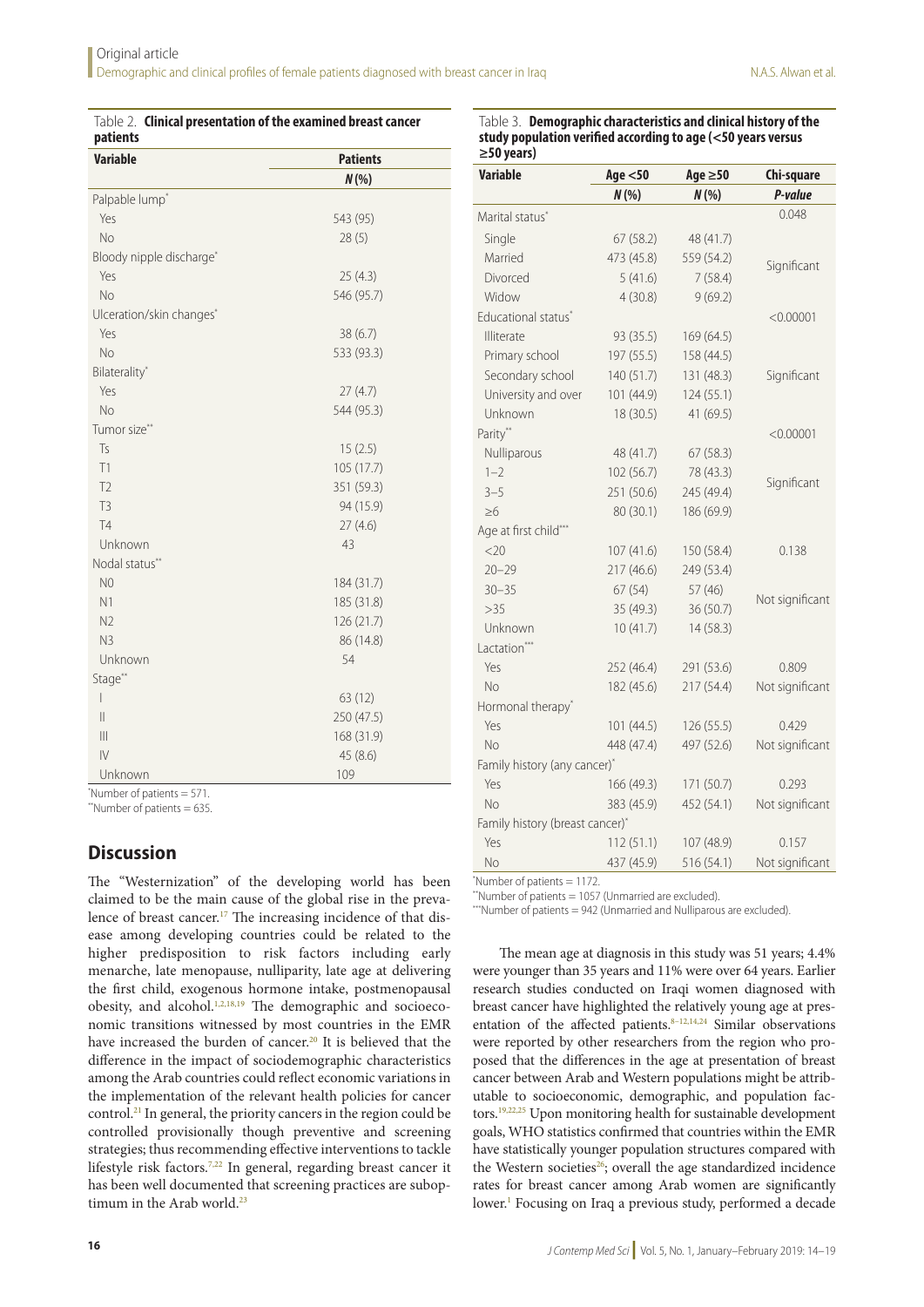| <b>Variable</b>            | Age > 50 years | Age ≥50 years | Chi-square      |
|----------------------------|----------------|---------------|-----------------|
|                            | N(% )          | N(% )         | P-value         |
| Palpable lump <sup>*</sup> |                |               |                 |
| Yes                        | 274 (50.4)     | 269 (49.5)    | 0.289           |
| <b>No</b>                  | 17 (60.7)      | 11(39.3)      | Not significant |
| Bloody nipple discharge*   |                |               |                 |
| Yes                        | 15(60)         | 10(40)        | 0.355           |
| <b>No</b>                  | 276 (50.4)     | 270 (49.5)    | Not significant |
| Ulceration/skin changes*   |                |               |                 |
| Yes                        | 20(52.6)       | 18 (47.4)     | 0.831           |
| <b>No</b>                  | 271 (50.8)     | 262 (49.2)    | Not significant |
| Bilaterality*              |                |               |                 |
| Yes                        | 16 (59.2)      | 11(40.7)      | 0.382           |
| <b>No</b>                  | 275 (50.6)     | 269 (49.4)    | Not significant |
| Tumor size**               |                |               |                 |
| Ts                         | 6(40)          | 9(60)         | 0.224           |
| T1                         | 56 (53.3)      | 49 (46.7)     |                 |
| T <sub>2</sub>             | 174 (49.6)     | 177 (50.4)    |                 |
| T <sub>3</sub>             | 58 (61.7)      | 36(38.3)      | Not significant |
| <b>T4</b>                  | 25 (92.6)      | 2(7.4)        |                 |
| Unknown                    | 19             | 24            |                 |
| Nodal status**             |                |               |                 |
| N <sub>0</sub>             | 90 (48.9)      | 94 (51.1)     | 0.584           |
| N1                         | 93 (50.3)      | 92 (49.7)     |                 |
| N <sub>2</sub>             | 72 (57.1)      | 54 (42.9)     |                 |
| N <sub>3</sub>             | 48 (55.8)      | 38 (44.2)     | Not significant |
| Unknown                    | 27             | 27            |                 |
| Stage**                    |                |               |                 |
| $\overline{1}$             | 33(52.3)       | 30(47.6)      | 0.354           |
| $\mathbb{I}$               | 118 (47.2)     | 132 (52.8)    |                 |
| $\parallel$                | 95 (56.5)      | 73 (43.4)     |                 |
| $\overline{V}$             | 23(51.1)       | 22 (48.9)     | Not significant |
| Unknown                    | 61             | 48            |                 |

| Table 4. Clinical presentation of Iraqi patients diagnosed with |
|-----------------------------------------------------------------|
| breast cancer verified according to age                         |

\* Number of patients = 571.

\*\*Number of patients = 635.

earlier on 721 Iraqi female patients diagnosed with breast cancer, displayed that 45.9% presented after the age of 50 years and 75% were married<sup>9</sup>; corresponding to 53.2% and 88% respectively in this study. That points out to a shift in the presentation of the disease toward postmenopausal age reflecting socioeconomic transitions. On the other hand, a study from Oman showed that out of 1230 examined breast cancer patients, 53.5% are still detected under the age of 50 years.<sup>27</sup>

This study illustrated that 19.2% of the studied cohort graduated from universities and only 10.8% were nulliparous whereas 7.5% had their first child born after the age of 35 years. While these figures were comparable to those recorded in earlier surveys on breast cancer among Iraqi women,<sup>9,12</sup> the history of hormonal intake in the presented work (19.4%) was significantly lower than that displayed by the Iraqi patients in 2010 (29%) probably reflecting better orientation to the draw backs of such medications.<sup>9</sup> Several studies have recorded a significant association between estrogen therapy and breast cancer among women with a family history.28 Longitudinal follow-up in a women's health

initiative randomized trial revealed that family history and hormonal replacement therapy had independent and non-interacting effects on the risk of invasive breast carcinoma.29 In Iraq, a former comparative retrospective study involving 204 female patients diagnosed with breast cancer reported very close figures for positive history of cancer and breast cancer (30% and 18.5% respectively) to those observed in this report; however, the demographic and clinical characteristics of patients with positive family history in that study did not reveal any distinct marker for their identification.<sup>30</sup>

Clinically, the vast majority (95%) of Iraqi patients in this study presented with palpable lumps, one-third had axillary lymph node involvement; thus classifying 40.5% into advanced stages (31.9% and 8.6% for stages III and IV respectively). Nevertheless, the rate for stage IV breast cancer was significantly lower than that was illustrated in a study conducted on patients visiting the same center in Baghdad 10 years ago<sup>9</sup>; obviously reflecting one of the promising outcomes of establishing the national program for early detection of breast cancer in Iraq in 2001.<sup>10,12,24</sup>

A similar retrospective study performed on 1070 Egyptian breast cancer patients displayed that 18.7% were diagnosed before reaching 40 years, 79.5% were married, history of breast feeding, oral contraceptive pills, and breast cancer was noted in 73%, 39.5%, and 7.5% respectively while 62% presented in stages III and IV.<sup>31</sup> In India, the median age at presentation in a survey including 1528 breast cancer patients was 49 years, 69.6% were postmenopausal, family history of breast cancer was positive in 4.2%, the most common symptom was palpable lumps (96%) and 57% were diagnosed in stages III and IV disease.<sup>32</sup>

On the other hand, in Croatia, Europe, where breast cancer is the most common type of female malignancy, analysis of the demographic characteristics and reproductive findings belonging to 870 female patients showed that the mean age was 69 years;  $<$  2% were younger than 35 years.<sup>33</sup> These findings were consistent with the results reported in other European studies. $34$  In the same Croatian survey,  $8\%$  were exposed to oral contraceptives, 15% were nulliparous with a mean number of children not exceeding 1.6, and only 5% delivered their first baby after the age of 35. Family history for breast and/or ovarian cancer was reported in 19% and breast lump was the only presenting symptom in 95%. In a comparative study on the clinical and pathological presentation of breast cancer among Iraqi and British women, the authors displayed that the patients were significantly younger in Iraq and presented with advanced stages; reflecting heterogeneity in the tumor biology and the dilemma of delayed diagnosis.<sup>14</sup> Several other studies documented the existing gaps in the knowledge and practices toward breast cancer among the Iraqi society; emphasizing the necessity to elevate the level of awareness through strengthening public education campaigns and establishing national protocol guidelines for early detection, diagnosis and treatment of the disease.<sup>6,8,12,14,35-39</sup>

When correlating the impact of age, as an important risk factor,<sup>40</sup> with the studied demographic and clinical features of breast cancer in this work no significant association was observed with the clinical stage at presentation. On the other hand, patients diagnosed with breast cancer at the age of 50 years and older were more likely to be married, illiterate and nulliparous compared to younger premenopausal patients  $(p < 0.05)$ . Meta-analytic surveys focusing on breast cancer and reproductive variables in population-based studies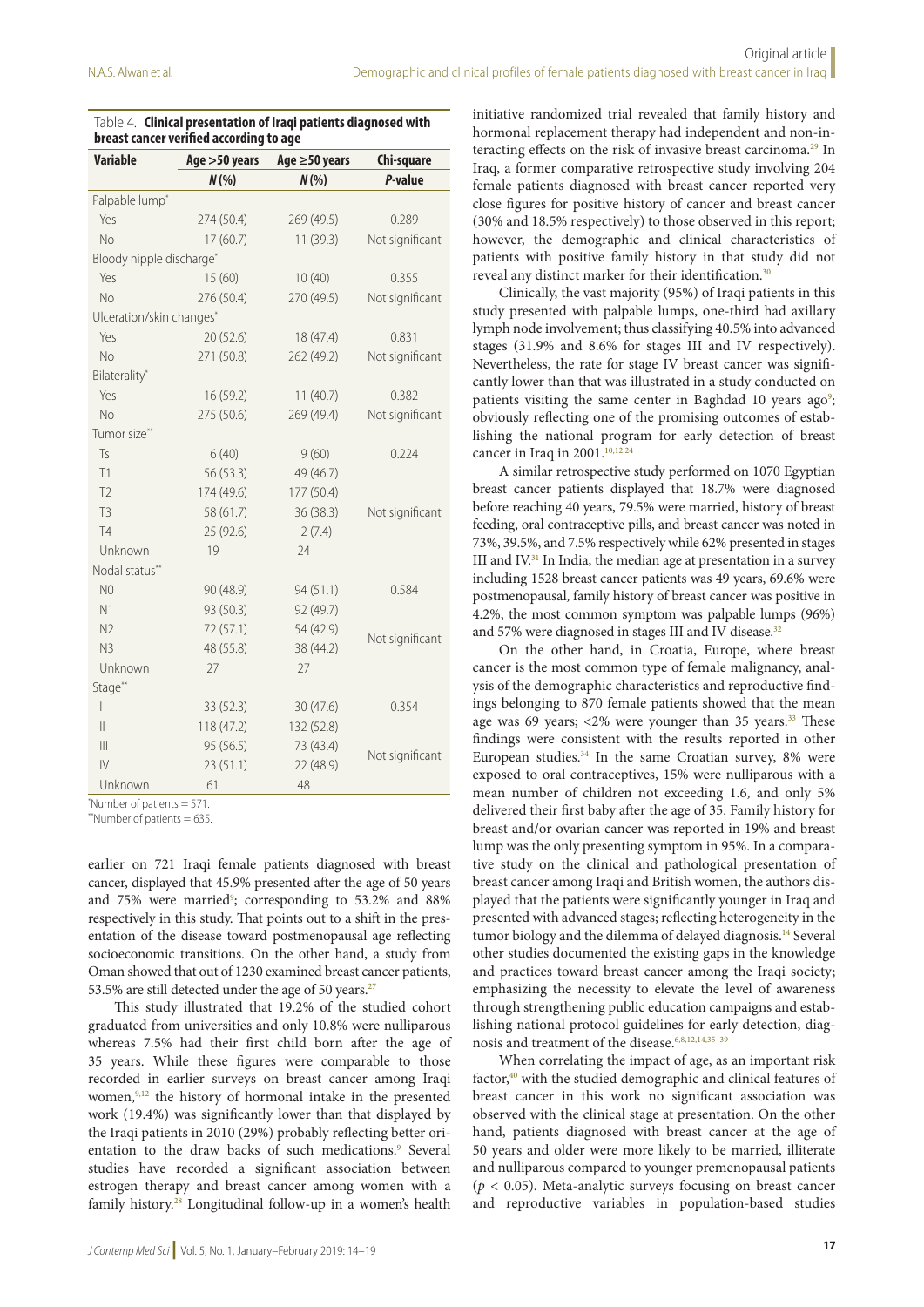confirmed that nulliparity, lactation and late age at first birth are significant independent determinants of breast cancer risk.41,42 On the other hand, other studies from developing countries failed to emphasize that the age factor specifically at first child birth was significant.<sup>43</sup> Among African-American patients, it was documented that age had a dual effect on parity as a risk factor; increasing the risk in women younger than 45 years and decreasing it among those 45 years and older; thus highlighting some of the factors responsible for the observed variations in the incidence of breast cancer in these societies.<sup>44</sup>

## **Conclusion**

A considerable proportion of breast cancer patients in Iraq is still present with locally advanced disease at the time of diagnosis. That justifies the necessity to promote public awareness educational campaigns to strengthen our national early detection program. Excluding the marital status, level of education and number of parity, there was no statistical difference regarding the impact of age on the demographic and clinical profiles of breast cancer among premenopausal versus postmenopausal Iraqi patients.

#### **References**

- 1. Bray F, Ferlay J, Soerjomataram I, Siegel RL, Torre LA, Jemal A. Global Cancer Statistics 2018: GLOBOCAN estimates of incidence and mortality worldwide for 36 cancers in 185 countries. Cancer J Clin. 2018;68:394–424.
- 2. Bray F, McCarron P, Parkin DM. The changing global patterns of female breast cancer incidence and mortality. Breast Cancer Res. 2004;6: 229–239.
- 3. Brinton LA, Gaudet MM, Gierach GL. Breast cancer. In: Thun MJ, Linet MS, Cerhan JR, Haiman CA, Schottenfeld D, Eds. *Cancer Epidemiology and Prevention*. 4th ed. New York, NY: Oxford University Press, 2018; pp. 861–888.
- 4. Annual Statistical Report 2016. Planning Directorate, Ministry of Health/ Environment, Republic of Iraq, 2017. Available from: https://moh.gov.iq/ upload/upfile/ar/513.pdf.
- 5. Annual Report. Iraqi Cancer Registry 2016. Iraqi Cancer Board, Ministry of Health and Environment, Republic of Iraq, 2018.
- 6. Alwan N, Al-Attar W, Eliessa R, Al-Midfaei Z, Nidhal F. Knowledge, attitude and practice regarding breast cancer and breast self-examination among a sample of the educated population in Iraq. East Mediterr Health J. 2012;18:337–345.
- 7. World Health Organization. Strategy for Cancer Prevention and Control in the Eastern Mediterranean Region 2009–2013, World Health Organization. Regional Office for the Eastern Mediterranean, 2010.
- 8. Alwan N. Iraqi initiative of a regional comparative breast cancer research project in the Middle East. J Cancer Biol Res. 2014;2:1016–1020.
- 9. Alwan NA. Breast cancer: demographic Characteristics and clinicopathological presentation of patients in Iraq. East Mediterr Health J. 2010;16:1059–1164.
- 10. Alwan NAS, Tawfeeq FN, Maallah MH, Sattar SA. The stage of breast cancer at the time of diagnosis: correlation with the clinicopathological findings among Iraqi patients. J Neoplasm. 2017;2:1–10.
- 11. Alwan NAS, Mualla F, Al Naqash M, Kathum S, Tawfiq FN, Nadhir S. Clinical and pathological characteristics of triple positive breast cancer among Iraqi patients. Gulf J Oncolog. 2017;1:51–60.
- 12. Alwan NAS. Breast cancer among Iraqi women: Preliminary findings from a regional comparative breast cancer research project. J Glob Oncol. 2016;2:255–258.
- 13. Alwan NAS. Tumor characteristics of female breast cancer: pathological review of mastectomy specimens belonging to Iraqi patients. World J Breast Cancer Res. 2018;1:1–3.
- 14. Alwan NAS, Kerr D, Al-Okati D, Pezella F, Tawfeeq F. Comparative study on the clinicopathological profiles of breast cancer among Iraqi and British patients. Open Public Health J. 2018;11:177–191.

## **Acknowledgement**

The authors thank the working staff at the Main Referral Center for Early Detection of Breast Tumors, Oncology Teaching Hospital and the National Cancer Research Center, University of Baghdad for their assistance in providing the requested information.

## **Author Contribution**

The principal corresponding author designed the study, analyzed the results, wrote the manuscript and presented the final version. The other authors supported in providing relevant information, data entry, and statistical analysis.

## **Conflict of Interest**

The authors declare that they have no conflict of interest that competes with any of the contents of the manuscript.

## **Funding**

None.

- 15. NCCN Guidelines. NCCN Clinical Practice Guidelines in Oncology: Breast Cancer. V 1. 2016. National Comprehensive Cancer Network. Available from: http://www.nccn.org/professionals/physician\_gls/pdf/breast.pdf.
- 16. Edge SB, Byrd DR, Compton CC, Fritz AG, Greene FL, Trotti A, Eds. *AJCC (American Joint Committee on Cancer) Cancer Staging Manual*. 7th ed. New York, NY: Springer-Verlag, 2010; pp. 347–377.
- 17. Porter P. "Westernizing" women's risks? Breast cancer in lower-income countries. N Engl J Med. 2008;358:213–216.
- 18. Tfayli A, Temraz S, Abou Mrad R, Shamseddine A. Breast cancer in low- and middle-income countries: an emerging and challenging epidemic. J Oncology. 2010;2010:490631.
- 19. Mehdi I, Monem EA, Al Bahrani BJ, Al Kharusi S, Nada AM, Al Lawati J, et al. Age at diagnosis of female breast cancer in Oman: issues and implications. South Asian J Cancer. 2014;3:101–106.
- 20. Ravichandran K, Al-Zahrani AS. Association of reproductive factors with the incidence of breast cancer in Gulf Cooperation Council countries. East Mediterr Health J. 2009;15:612–621.
- 21. Sweileh WM, Zyoud SH, Al-Jabi SW, Sawalha AF. Contribution of Arab countries to breast cancer research: comparison with non-Arab Middle Eastern countries. BMC Womens Health. 2015;15:25.
- 22. Kulhanova I, Bray F, Fadhil I, Al Zahrani A, El Basmy A, Anwar W, et al. Profile of cancer in the Eastern Mediterranean region: the need for action. Cancer Epidemiol. 2017;47:125–132.
- 23. Donnelly TT, Khater AH, Al-Bader SB, Al Kuwari MG, Al-Meer N, Malik M, et al. Arab women's breast cancer screening practices: a literature review. Asian Pac J Cancer Prev. 2013;14:4519–4528.
- 24. Alwan N, Kerr D. Cancer control in war torn Iraq. Lancet Oncol. 2018;19:291– 292.
- 25. Najjar H, Easson A. Age at diagnosis of breast cancer in Arab nations. Int J Surg. 2010;8:448–452.
- 26. World Health Organization. World Health Statistics 2017: Monitoring Health for the SDGs, Sustainable Development Goals, 2017. ISBN 978-92- 4-156548-6.
- 27. Mehdi I, Monem EA, Bahrani BJ, Al Kharusi S, Nada AM, Al Lawati J, et al. Age at diagnosis of female breast cancer in Oman: issues and implications. South Asian J Cancer. 2014;3:101–106.
- 28. Dinger JC, Heinemann LA, Mohner S, Thai do M, Assmann A. Breast cancer risk associated with different HRT formulations: a register-based casecontrol study. BMC Womens Health. 2006;6:13.
- 29. Gramling R, Eaton CB, Rothman KJ, Cabral H, Silliman RA, Lash TL. Hormone replacement therapy, family history, and breast cancer risk among postmenopausal women. Epidemiology. 2009;20:752–756.